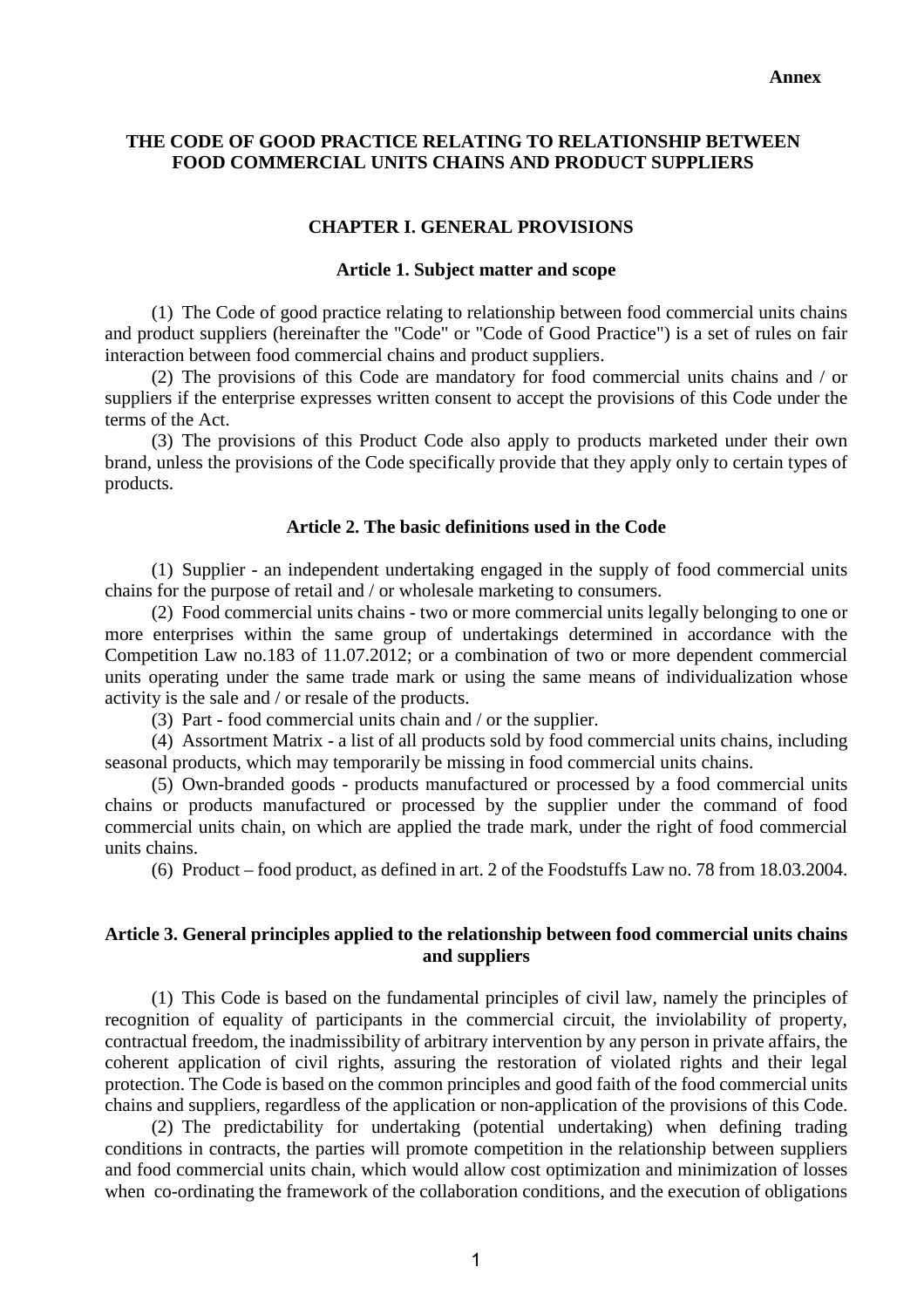between the parties. Suppliers and food commercial units chain may take any measures provided by applicable law to restrict access of their competitors to individual business terms of contracts and other confidential information.

(3) Each supplier and each food commercial units chain independently bears the business risks and determines its sources of income. At the same time, one of the main sources of food commercial chains and suppliers is the markup, and other conditions may vary depending on the sales volume targets, brand development (brand awareness), increase in the level customer loyalty and other economically justified criteria. Suppliers and food commercial units chains are making every effort to ensure fair competition and do not interfere with the business activities of partners and their competitors.

(4) All negotiated arrangements, including agreements of intent, shall be reflected in the contract concluded between the food commercial unit chains and the supplier. The parties may foresee the way of communication, including the possibility of using electronic devices.

(5) Suppliers and food commercial units chains shall jointly increase the degree of predictability for parties, order volume and product delivery, service delivery, in order to optimize the costs of production, storage, delivery and sale of products.

(6) Suppliers and food commercial units chains will inform each other when identifying non-compliant quality products and products whose compositional information is not true.

## **CHAPTER II. LIST OF GOOD PRACTICES**

### **Article 4 The selection of undertaking**

When selecting the undertaking and for setting up the contract the equal competition conditions must be assured between the distributers and food commercial units chains for concluding the contract) it has to be applied in the same way between the food commercial units chains with suppliers), as well as equal access to information in regard to conditions of undertaking's selection for concluding the contract under the conditions not to non-disclosure of commercial terms.

# **Article 5. Documenting negotiations between the parties**

The negotiation process between the parties, the contractual conditions can be ensured in written by the mutual agreement of the parties to all the agreements reached.

# **Article 6. Contract Clauses**

The contract may include, but is not limited to, clear clauses on**:**

- a) the requirements of the food commercial units chain vis-à-vis delivered products;
- b) situations where the food commercial units chain may reject the delivered products;
- c) the payment period for the products and the circumstances in which the payment or part of the payment may be withheld or delayed;
- d) the term of validity of the contract;
- e) the quantity and quality of the products;
- f) the circumstances of the termination of the contract, if such a possibility is provided.

## **Article 7. Coordination of price product's changes and services**

(1) Regarding the coordination of change in the contractual clauses on product's prices must ensure foreseeability, predictability, feasibility and economic argumentation which gives the undertaking the opportunity to reach agreement on new prices or, if no agreement is reached, to look for alternative counterpart.

(2) In the contract are not allowed following clauses, limiting opportunities, introducing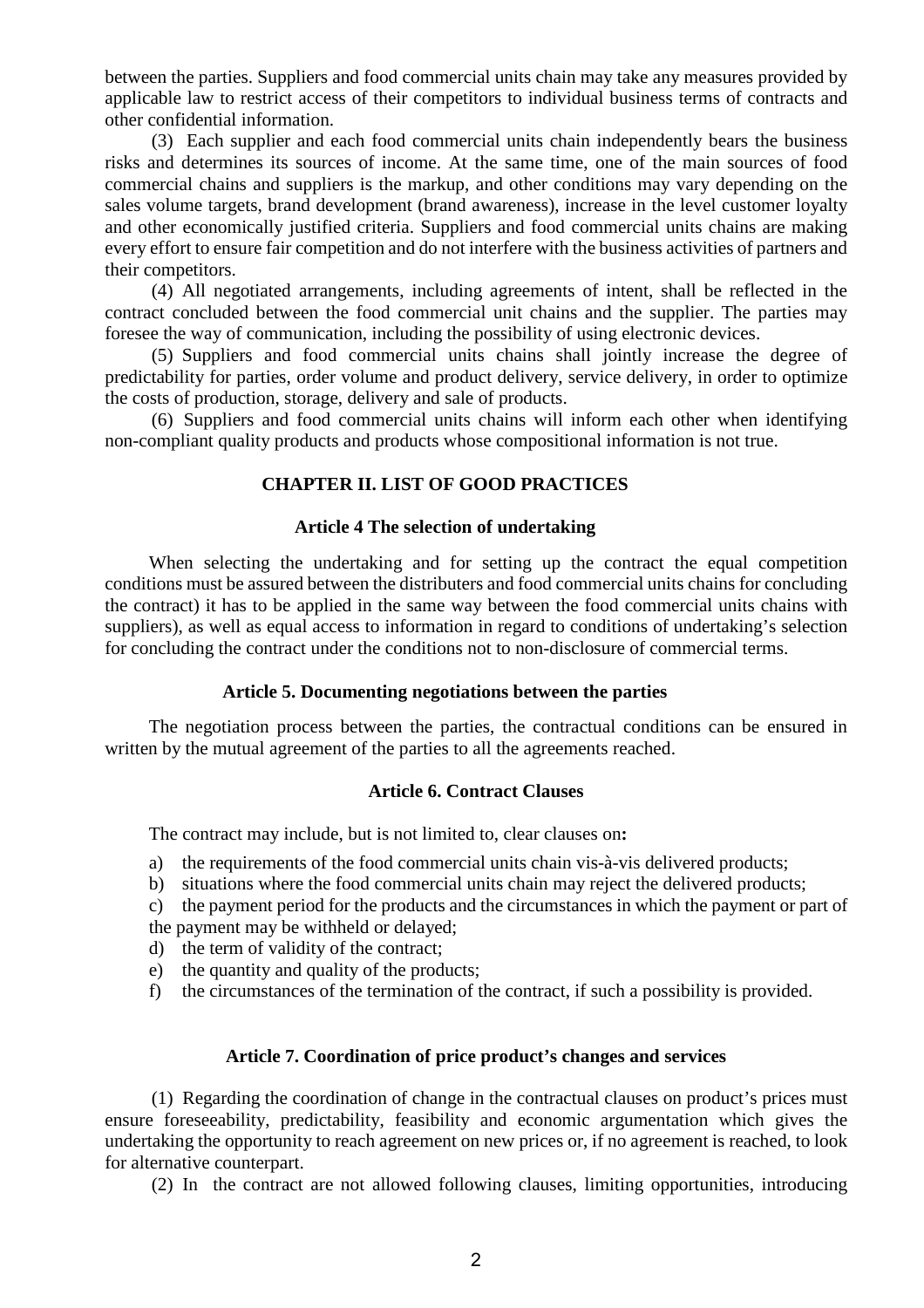restrictions or foresee the moratorium for the supplier or food commercial unit chains, to submit to the undertaking proposals for price changes. The final term for reviewing the proposal for a price change must correspond to the deadline set in the contract but should not exceed 30 (thirty) calendar days from the date of receipt of the proposal for price change.

(3) The deadline for the receiving party to confirm receipt of the negotiated price list shall not exceed 5 (five) working days from the date of receipt of the proposal by the consignee.

(4) In case of sudden changes in key factors influencing the product price situation, including the leu exchange rate vis-à-vis the currencies of the exporting countries, the regulatory framework or the interest rate, the deadline for coordinating the proposal, in accordance with the above procedure, must not exceed 7 (seven) business days.

(5) If the Contracting Party has sent to the undertaking several distinct notices regarding the price change for the same products, the period for negotiating in order to change the price for the products shall be determined from the date of receipt of the last proposal that was send.

(6) Until the entry into force of new prices, the supplier is obliged to execute the orders placed by the food commercial units chains at the existing prices.

(7) If, during the negotiation period, no agreement is reached on the new price, no penalties shall be imposed on the supplier upon termination of delivery of the products at the old price and also to the food commercial units chain for the refusal to purchase products at the new price.

(8) The food commercial units chain will not require the supplier to provide information regarding the setting of new prices with other chains and / or evidence that other chains have accepted or rejected the new prices.

### **Article 8. Unilateral amendment of the contract**

The unilateral amendment of the contract is forbidden. Any amendment to the contract may be made with the written consent of the parties.

### **Article 9. Payment for suppliers**

(1) The food commercial unit chain shall pay to the supplier for the delivered and accepted products, according to the contract, in reasonable terms established by contract or legislation.

(2) The reasonable terms shall be determined by the benefits, costs and risks to the parties.

### **Article 10. Restrictive Conditions**

- (1) It is forbidden for the parties to commit each other, directly or indirectly, with respect to the purchase or sale of products and / or services from / to a third party.
- (2) It is forbidden to restrict the supplier's rights to simultaneously make promotions for the same products or product types in the food commercial units chains.

## **Article 11. Payment for food commercial units chain**

(1) It is forbidden to the food commercial unit chain to require the supplier, directly or indirectly/ invoicing or re-invoicing of services or collect payments that are not included in the cost of purchasing the products except products services for product promotion during promotional activities (promo activity, marketing, advertising and logistics) that are stipulated in the contract.

(2) The food commercial units chain can not oblige the supplier, directly or indirectly, to compensate and / or contribute to the costs of opening a new shop or enlarge the sales area, arrangement, renovation, changes of the barcode , to cover the losses (except the of cases of repairing damage under civil law), product exposure, better positioning of products on the shelf, organizing commercial activity (packaging design, market and consumer research, opening or renovating a shop, etc.), logistics services.

(3) Non-acceptance of the services provided in paragraph (1) and (2) by the supplier can not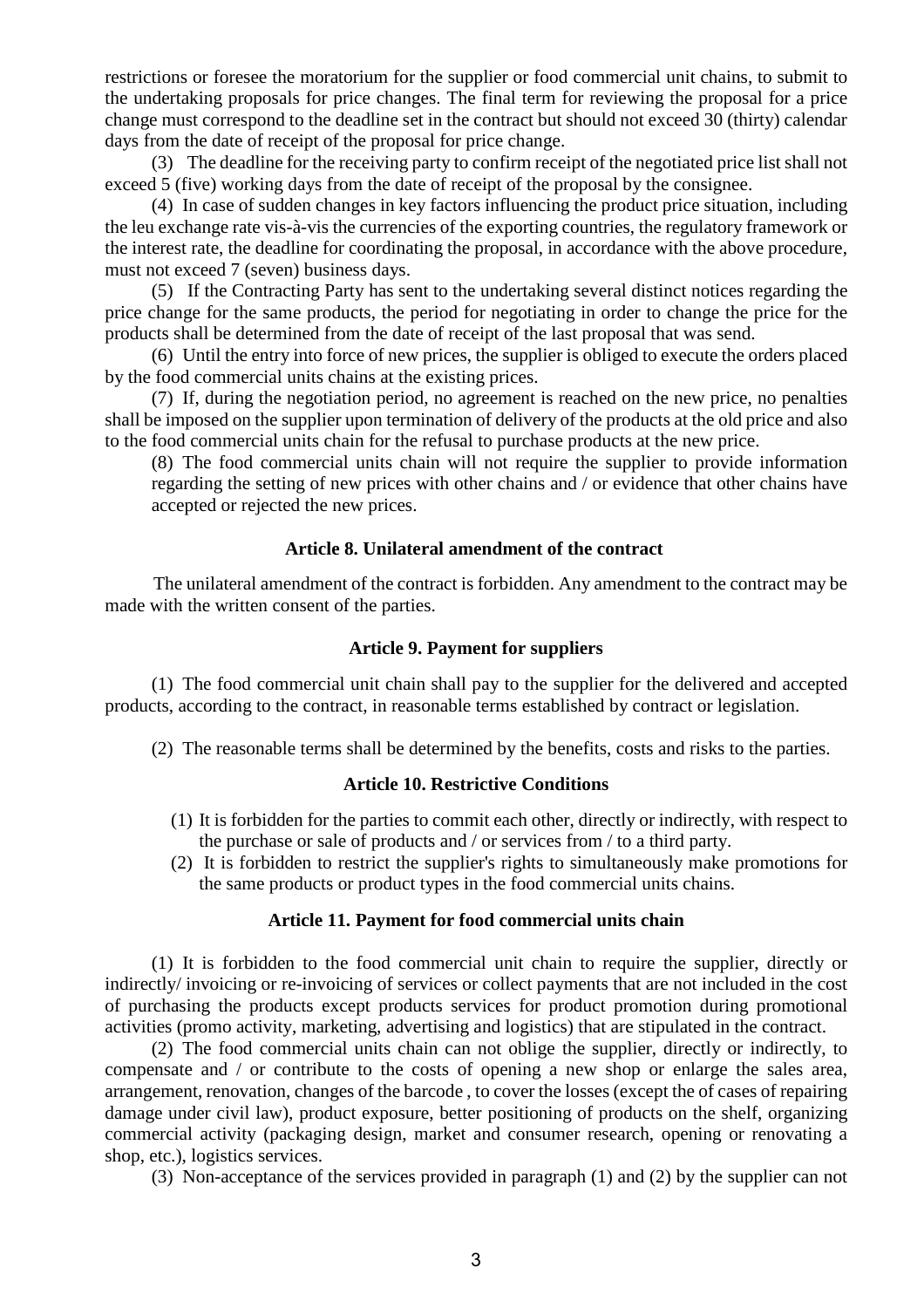constitute a ground for terminating the collaboration between the parties.

### **Article 12. Exclusion of products from the assortment matrix of the food retail chain**

(1) The procedure for terminating the contract or exclusion of products from the assortment matrix of the food commercial unit chain (similar to the cessation of delivery by the supplier) should be foreseeable, allowing the counterparty to look for an alternative counterpart.

(2) In the case of exclusion of the product from the food assortment chain matrix, it shall provide reasonable justification for the cause of such exclusion, which may be based on real commercial reasons. Real commercial reasons are considered the following:

- a) non-compliance with the quality and quantity requirements;
- b) non- fulfilment of the sales objectives over the trial period or the expected profitability under the contract;
- c) systematic failure to meet delivery requirements, confirmed by accepted written notifications. If the provider does not respond within 10 (ten) calendar days, the notification shall be deemed accepted;
- d) non-compliance of the products delivered by the supplier to the legal requirements.

(3) Exclusion of the products from the assortment matrix of the food commercial units chain may be done after notification by written notice of intent.

(4) The period of notification in written form for the exclusion of the products from the matrix assortments of the food commercial unit chain (similar to termination of delivery by the supplier) must be specified in the contract between the supplier and food commercial unit chain, shall not be less than 14 (fourteen) calendar days.

(5) The period of notification may be excluded if time is essential (including security issues).

# **Articole 13. Establishing the penalties for breach of obligations according to the contract**

(1) When establishing penalties for non-execution or improper execution of contractual obligations, it is necessary to coordinate the full list of penalties, to ensure the transparency of penalties application for non- execution or inadequate execution of obligations and the proportionality of penalties with the consequences of the obligation's enfacement by the food commercial units chain / or supplier).

(2) The concluded penalties in the contract must be equivalent, fair and proportionate for both parties.

(3) The parties may foresee the possibility of penalties application or may refuse to set penalties in the contract.

### **Articole 14. Standards and quality specifications**

(1) The Parties shall comply with product quality and conformity standards and, where appropriate, make available to each other, in clear, unambiguous and concise terms, all the quality specifications of the products used and the requirements to these specifications after case.

(3) The food commercial units chain may reject products if they do not meet the legal quality standards, packaging and labeling, do not comply with the ordered quantity, legal transport standards at the appropriate temperature of the product and / or delivery terms.

(4) The food commercial units chain must make any claim for damaged or defective products or any other similar claim within a reasonable time and in any case for the entire period of validity of the product from its delivery to food commercial units chain.

## **Article 15. Placement of order for products delivery**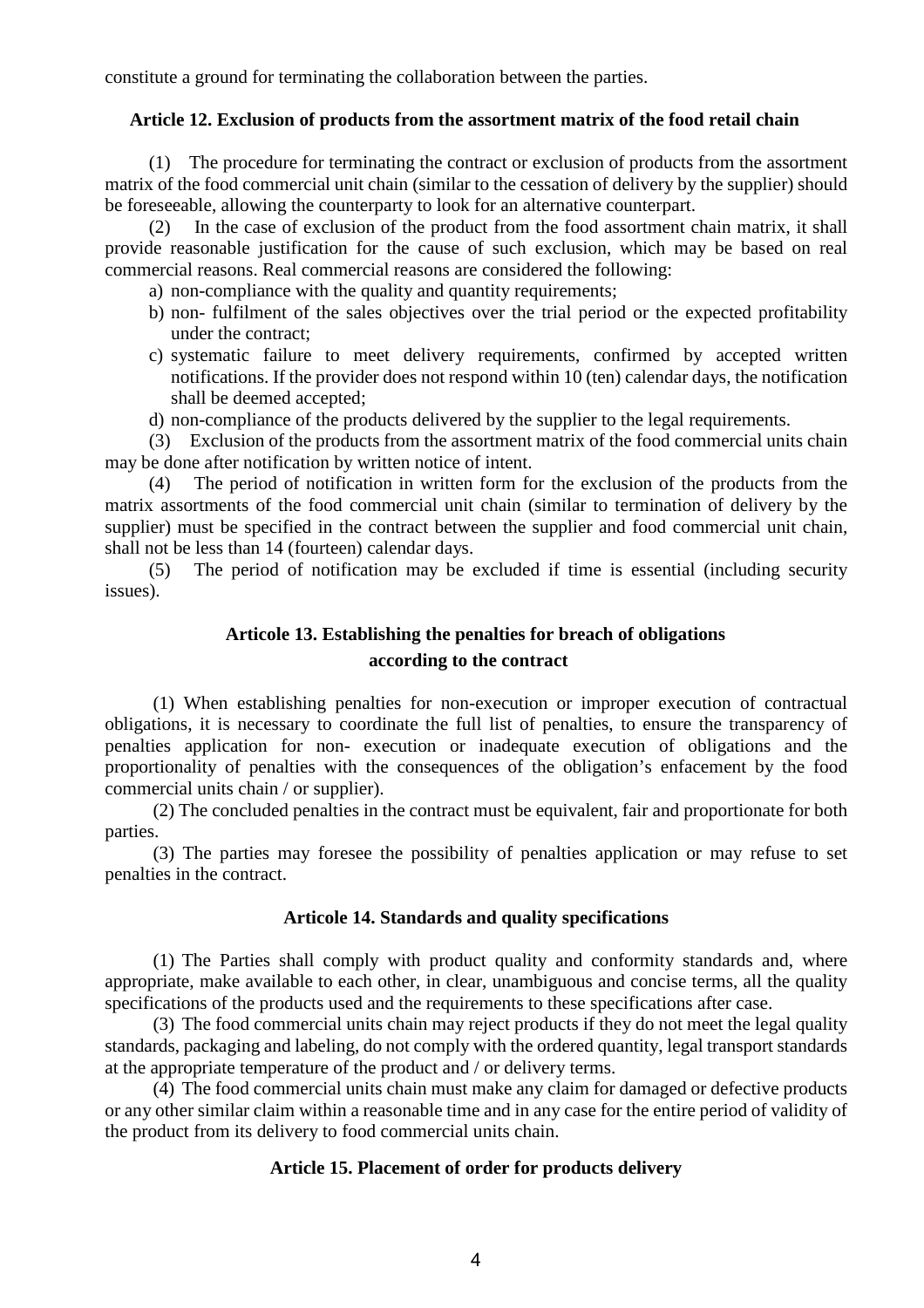(1) Placing the order for the product delivery by the food commercial units chain is considered to be coordinated by the parties and becomes mandatory for the execution after the official supplier's confirmation of execution as stipulated in the contract.

(2) The supplier and food commercial units chains may coordinate ordered quantity for delivery at a single location in a certain timeframe, the delivery address, the procedure of order placement and the coordination of the order.

(3) The parties may agree on the yearly delivery plan, also the order volume variation in the calendar year on quarterly or monthly basis, in the case when parameters of the location of food commercial units chain may deviate from the provisions of the contract or the annual delivery plan the parties may refer to the modification of contractual conditions of the delivery plan and the volume of the order.

(4) The supplier is not entitled to condition the delivery of a product by accepting the additional product to the one requested or replacing it with another product not related to the request.

(5) The parties undertake not to allow the application of penalties unforeseen by the contract in case of total or partial refusal to coordinate the order and / or receipt of the products, the parameters of which deviate from the parameters stipulated in the contract or the annual plan of deliveries.

### **Article 16. Receipt of products**

(1) The risks of accidental loss and accidental deterioration of products are transferred to the food commercial units chain from the moment of receipt of the products of the commercial unit, the distribution center (if delivery is done via distribution center) or the warehouse to the supplier (if delivery is made directly from the supplier's warehouse) if no other stipulation is foreseen in the contract for the transfer of the risk of accidental loss of the goods.

(2) The representative of the supplier (including the driver, the consignor) shall be granted access to the territory of the unloading area of the commercial unit or the distribution center of the food commercial units chain for unloading the products.

### **Article 17. Return and withdrawal of food products**

(1) The parties may stipulate in contracts conditions related to the return of food products in accordance with the food safety standards, whose final date of consumption indicates the return of food products according to the food safety standards, but not less than 45 (forty-five) days.

(2) The withdrawal or recall by the supplier of food products not conforming to the rules of food safety or with hidden defects detected by the food commercial units chain after the receipt and evaluation in terms of conformity and quantity shall be carried out in accordance with the legislation on protection consumer rights and food safety.

### **Article 18. Exchange of Documents**

(1) The exchange of documents shall be ensured by an effective mechanism for notifying the undertaking of the mistakes committed in making the necessary documents for the delivery of the products or the payment of the delivered products.

(2) The Parties shall endeavour to adopt and use electronic data-sharing technologies. The parties have the right to include the responsibility for failing to present properly executed documents within the term specified by the contract or by the laws and regulations in force.

(3) In the case when the required documents for payment or delivery are concluded incorrectly which makes the payment or the delivery impossible, the food commercial units chain or the supplier must inform the undertaking in accordance with the procedure specified in the contract and if the procedure is not specified in the contract, within 5 working days of receipt of the documents including the error.

(4) Failure to perform one of the contractual obligations until the date of submission of duly drafted documents provided for by law and / or contract shall not constitute a breach of contract and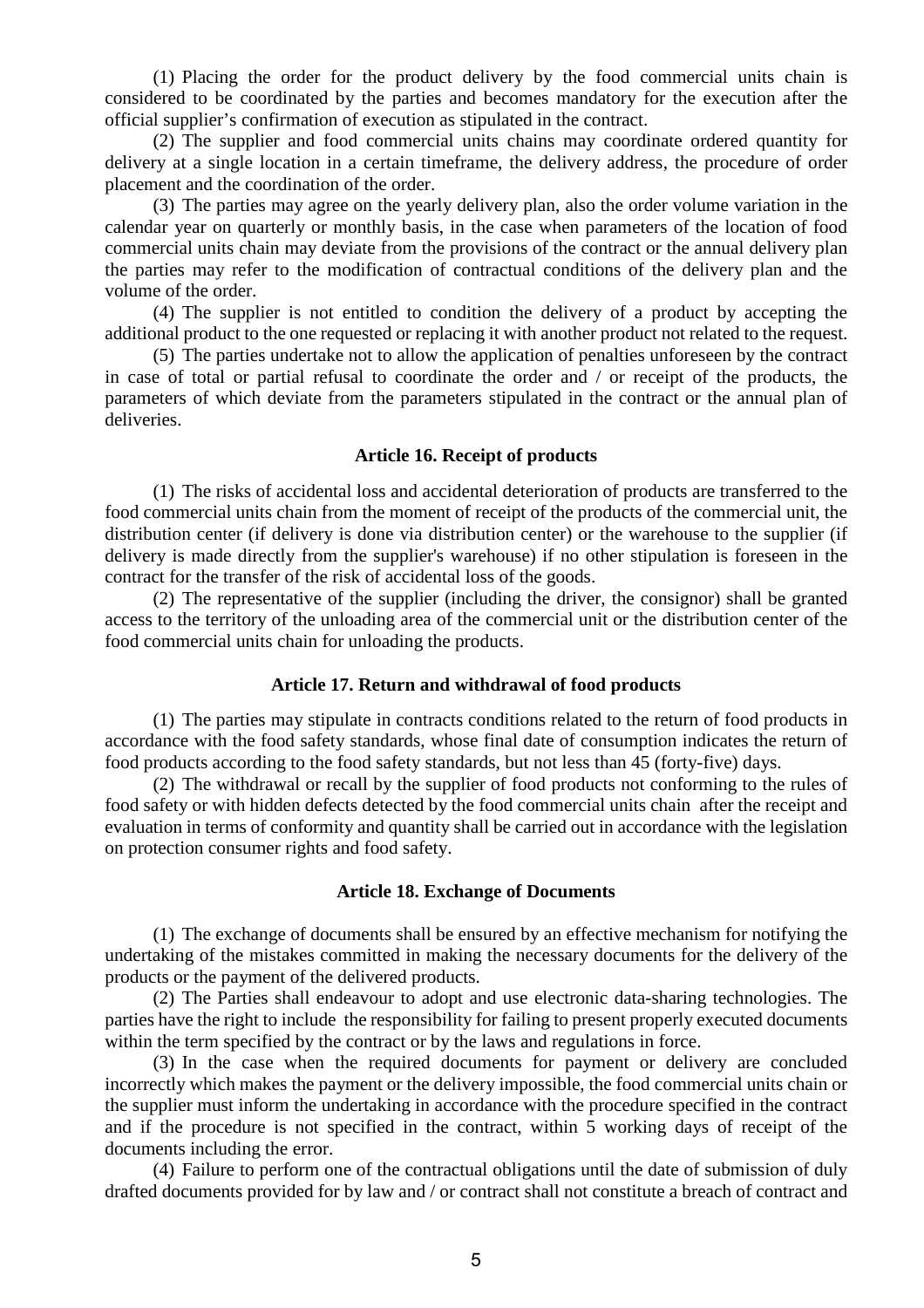shall not imply the application of any liability measures if the other party to the contract has been notified of the error committed in the elaboration of the documents.

### **Article 19. Coordination of common actions for products promotion**

(1) The common activities for the promotion of products shall be coordinated in written form by the Parties.

(2) Food commercial unit chain when placing the order for the products within the promotional period is obliged to order the quantity of products agreed by the parties for the promotion. The supplier is required to ensure the presence and delivery of ordered promotional products during the promotional period.

(3) In case when food commercial units chain has ordered a product from the supplier related to the promotion, it will not cancel the order without the supplier written consent.

(4) The supplier and the food commercial unit chain may agree on a common action plan for the promotion of products, which sets out the basic parameters of the actions and the procedure for the approval of the event.

(5) If promotional actions proposed by the food commercial unit chain or supplier are not foreseen in the plan (if there is one), the supplier and the chain have the right to refuse to participate or conduct this event.

(6) From the moment of coordination by the supplier and food commercial units chain of the participation conditions in promotional actions of the supplier, setting deadlines, the parties shall be fully liable for the breach of their obligations, including to third parties.

(7) The time limit for the promotion of the same product (regarding price) may not exceed 15 days (fifteen) days during the calendar month.

# **Article 20. Food commercial unit chains' reports regarding the conduct of promotional activities**

(1) At the end of the product promotion activities, the food commercial unit chain at the written request of the supplier shall submit a report containing the confirmation of the full provision of the promotion services in accordance with the contract concluded between the parties and the legislative and normative acts in force.

(2) The report shall include information on the specific content and number of the actions taken by the food commercial unit chain for product promotion services. The report may be accompanied by photographs, flyers, brochures or other materials confirming the provision of services, unless otherwise agreed in the contract.

# **Article 21. Expenses reimbursement to the food commercial units chain as a result of consumer complaint**

If a consumer submits a complaint to food commercial units chain due to the inappropriate quality of the products, he will examine and solve the consumer's complaint in accordance with the legislation in force.

# **Article 22. Intellectual Property Rights**

(1) Food commercial units chains shall respect intellectual property rights held by suppliers in relation to the delivered products, including intellectual property rights in relation to the brand, packaging and advertising.

(2) In the process of production under-traded goods, food commercial units chain shall not infringe the intellectual property rights of a supplier in respect of the products.

## **Article 23. Confidential information**

(1) The food commercial units chain must not use information on the supply of products, including product development, proposed promotions or pricing, considered confidential information, for other purposes.